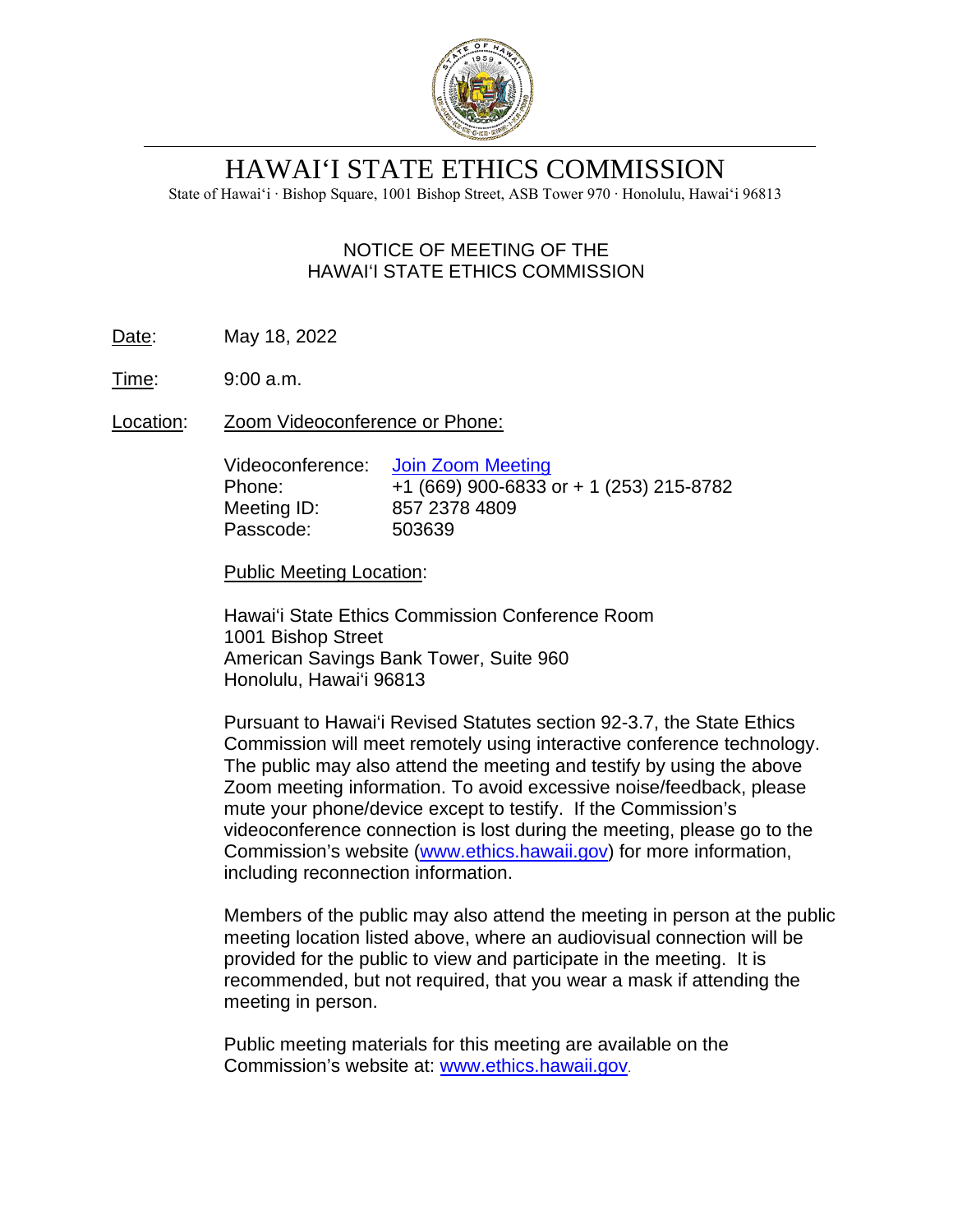Hawai'i State Ethics Commission Notice of Meeting on May 18, 2022 Page 2

# A G E N D A

# CALL TO ORDER

I. Consideration and Approval of the Minutes of the April 20, 2022 Meeting

#### II. Consideration and Approval of the Minutes of the April 20, 2022 Executive Session Meeting

The Hawai'i State Ethics Commission may convene an executive session pursuant to Hawai'i Revised Statutes section 92-5(a)(4) to consult with the Commission's attorneys on questions and issues pertaining to the Commission's powers, duties, privileges, immunities, and liabilities.

#### III. Executive Director's Report

1. Education / Training Report

*Attachment 1: 2022 Training Attendance / Schedule*

*Attachment 2: Online Training Completions by Department*

2. Guidance and Assignment Statistics – April 2022

*Attachment 3: 2022 Guidance and Assignment Statistics / Website Traffic*

- 3. Miscellaneous Office Projects / Updates
	- a. Proposal to move the next Commission meeting to June 16, 2022
	- b. Proposal to encourage Commission members to attend the August 17, 2022 meeting in person

## IV. 2022 Legislative Session

- 1. Status of Current Bills:
	- a. Budget [\(HB 2500 HD1](https://www.capitol.hawaii.gov/measure_indiv.aspx?billtype=HB&billnumber=2500&year=2022) (Act 001) & [SB 2794 SD1 HD1 CD1\)](https://www.capitol.hawaii.gov/measure_indiv.aspx?billtype=SB&billnumber=2794&year=2022)
	- b. Mandatory ethics training [\(HB 1475](https://www.capitol.hawaii.gov/measure_indiv.aspx?billtype=HB&billnumber=1475&year=2022) HD1 SD1 CD1)
- 2. HR 9, Establishing a Commission to Improve Standards of Conduct

*Attachment 1: Draft Presentation Titled Commission on Improving Standards of Conduct – Ethics Discussion*